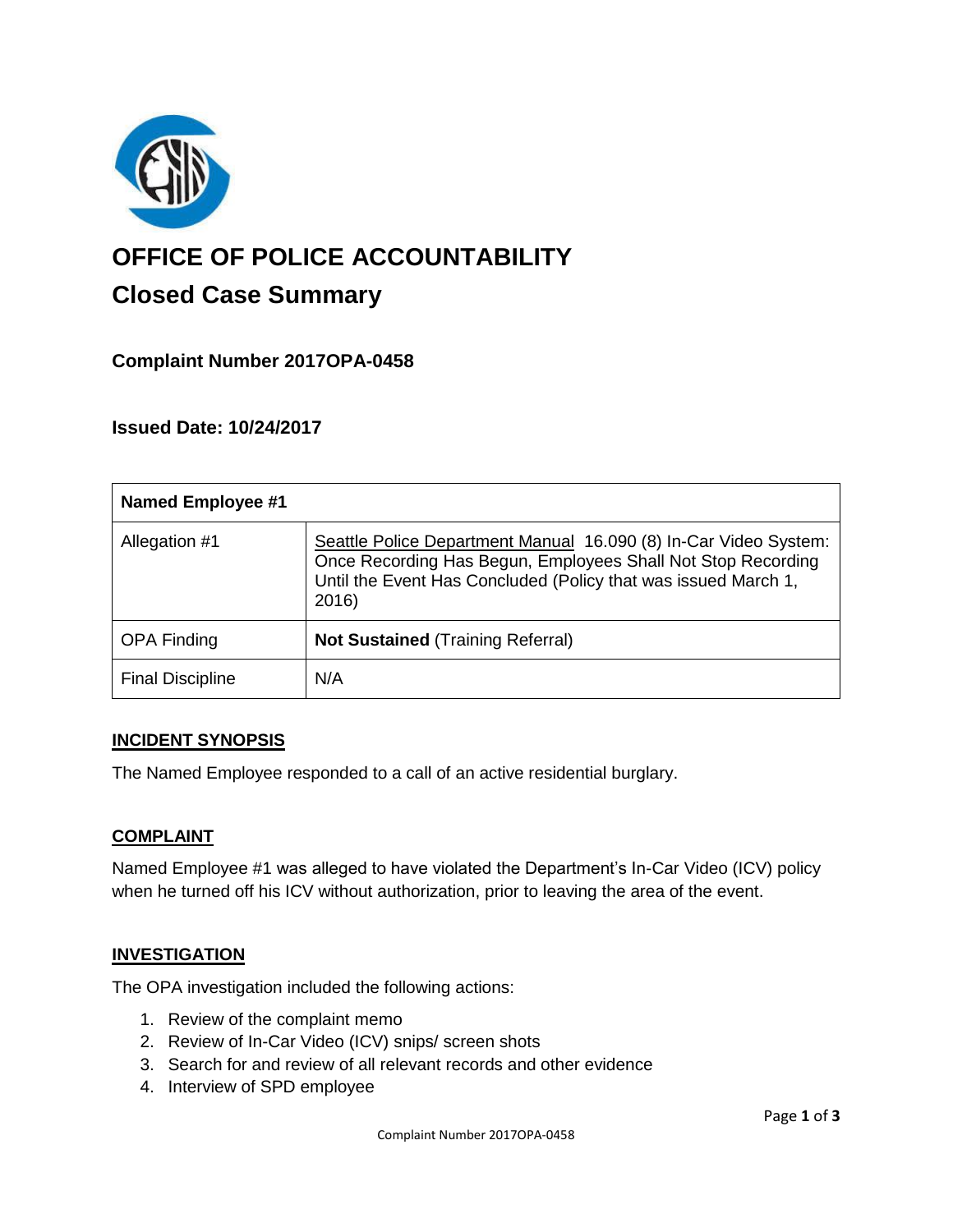#### **ANALYSIS AND CONCLUSION**

Named Employee #1, who was a Field Training Officer, and the student officer that he was supervising responded to a call of an active residential burglary. During the incident, force was used by officers, which resulted in the Force Investigation Team (FIT) being notified and responding to the scene. FIT then conducted an investigation at the scene. During that time, Named Employee #1 remained in his patrol vehicle completing incident-related paperwork. Named Employee #1 was aware that he was required to go to the FIT office to further participate in FIT's investigation. In preparation for doing so, Named Employee #1 turned off his ICV at approximately 08:32:54 hours. Named Employee #1 made the unilateral decision to do so and this decision was not authorized by an order of a supervisor or FIT commander. Notably, the FIT Lieutenant did eventually order officers to turn off their ICVs, but this order was not issued until approximately 09:36 hours.

After turning off his ICV, Named Employee #1 subsequently learned that FIT needed to conduct further investigation at the scene and that he needed to assist. At 09:01:37 hours, Named Employee #1 reactivated his ICV. Approximately 29 minutes elapsed between the time that Named Employee #1 turned off and re-activated his ICV. During this time, Named Employee #1's trainee was standing across the street. Based on Named Employee #1's understanding, his trainee was not engaging in any law enforcement actions at that time but had been separated from other officers based on his involvement in the use of force. However, as a function of turning of his ICV, Named Employee #1 also turned off his trainee's ICV as they were assigned to the same car.

SPD Policy 16.090(8) requires that "once recording has begun, employees shall not stop recording until the event has concluded." The policy provides that, as a general matter, an event has concluded if the following elements are met: (1) the employee has completed his part of the investigation; (2) there is little possibility that the employee will have further interactions with the subject; and (3) the employee is leaving the area of the event. (Id.)

At his OPA interview, Named Employee #1 stated that he turned off his ICV because he thought he was leaving the scene to go to the FIT office. Named Employee #1 asserted that this was an "oversight," and had he not had this mistaken belief he would not have shut off his ICV. Based on a reading of the policy and on a review of Named Employee #1's admitted conduct, in shutting off his ICV, he engaged in a technical violation. However, given that Named Employee #1 recognized that he made a mistake when he shut off his ICV and given that his conduct, while in error, appeared to be in good faith, the OPA Director believed that a training referral was the appropriate result.